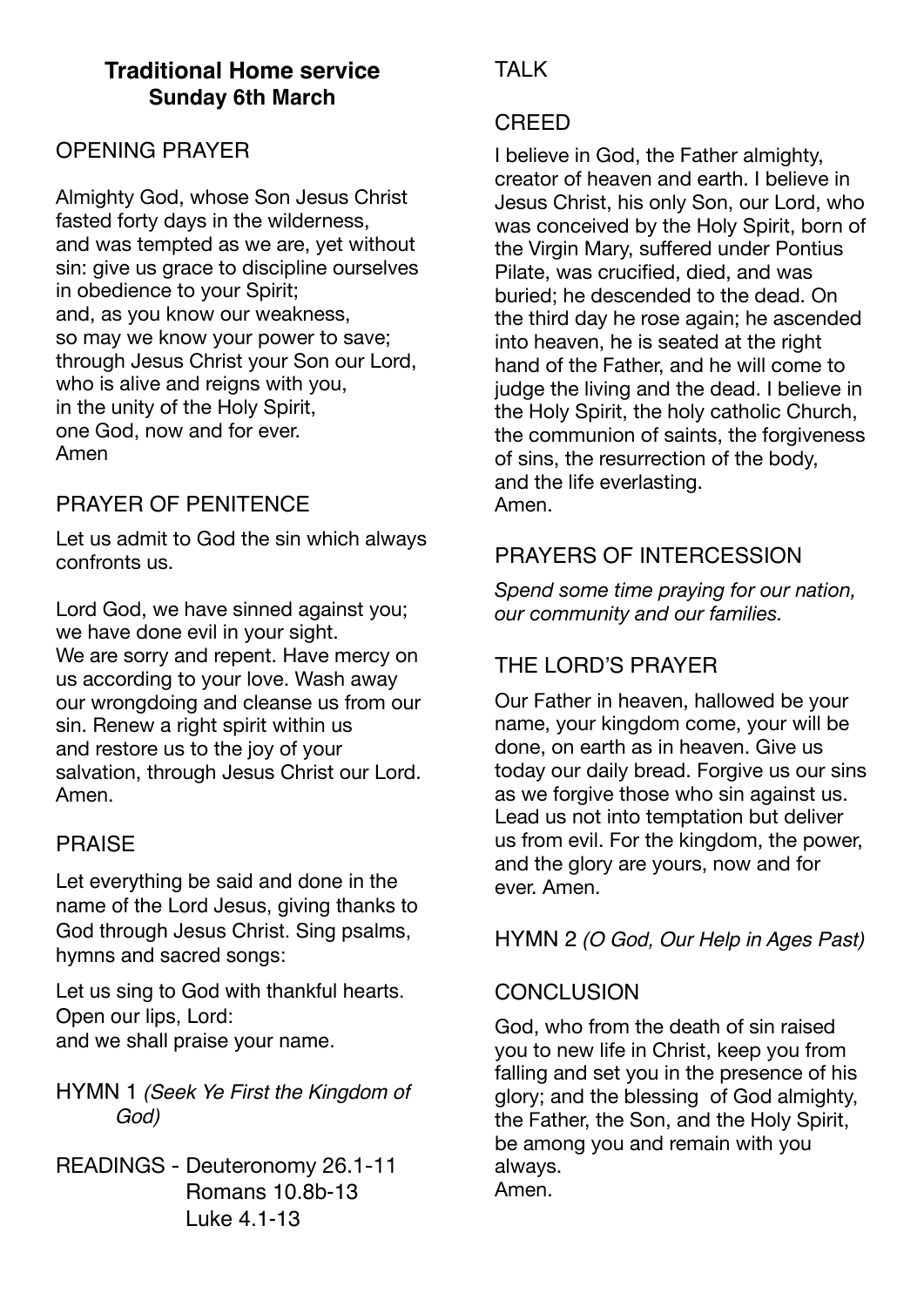### HYMNS TO USE

1 Seek ye first the kingdom of God And his righteousness; And all these things shall be added unto you, Allelu, alleluia! Alleluia, alleluia, Alleluia, allelu, alleluia.

2 Ask, and it shall be given unto you, Seek, and ye shall find. Knock, and the door shall be opened unto you, Allelu, alleluia! Alleluia, alleluia, Alleluia, allelu, alleluia.

3 Man shall not live by bread alone, But by every word That proceeds from the mouth of the Lord, Allelu, alleluia! Alleluia, alleluia, Alleluia, allelu, alleluia

1 O God, our help in ages past, our hope for years to come, our shelter from the stormy blast, and our eternal home:

2 Under the shadow of your throne your saints have dwelt secure; sufficient is your arm alone, and our defense is sure.

3 Before the hills in order stood, or earth received its frame, from everlasting you are God, to endless years the same.

4 A thousand ages in your sight are like an evening gone, short as the watch that ends the night before the rising sun.

5 Time, like an ever-rolling stream, soon bears us all away; we fly forgotten, as a dream dies at the op'ning day.

6 O God, our help in ages past, our hope for years to come, still be our guard while troubles last, and our eternal home!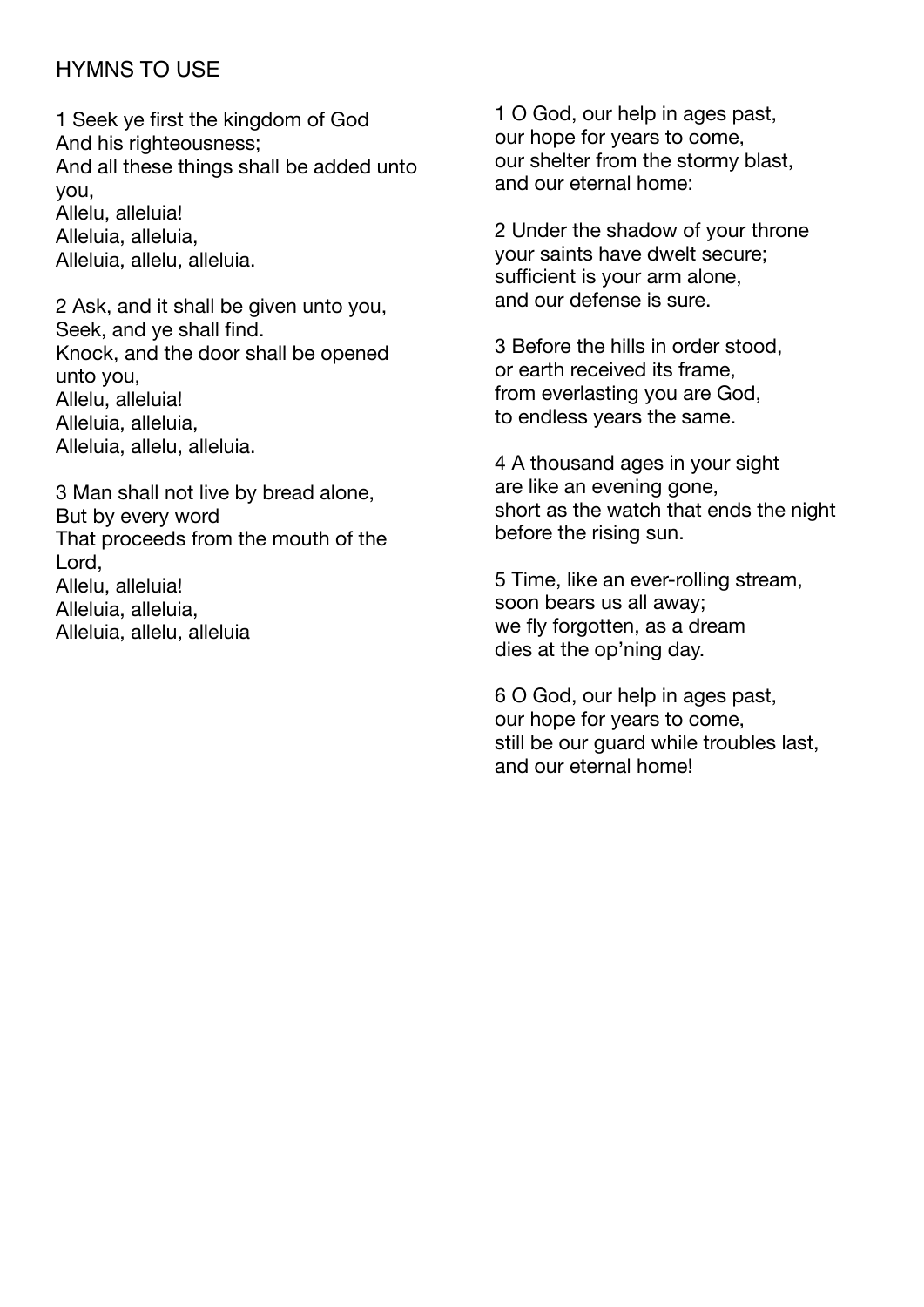Sermon - Adrian Morton Romans 10.8b-13 & Luke 4.1-13 Temptation is normal, but does need resisting!

We've begun the season of Lent this week. Its a season in the Christian calendar that encourages us to re-examine our lives.

Its a time of preparation to go through before we celebrate the events of Faster.

Lent always starts 46 days before Easter Sunday, the idea being we have 40 fasting days plus 6 Sundays before Easter Sunday.

In past years we've run a Lent course… This year we are encouraging people to tap into the Bishop's teaching on the four **Gospels** 

Details are in the newsletter. there is also an online day where you can quiz the Bishop.

A key Scripture for the season though is our Luke 4 reading.

Which tells of Jesus being led into the wilderness for 40 days, where He is tempted by the devil.

I tend not to mention the devil too much. Really don't want to give him any sort of publicity to be honest.

But of course, we do need to know that when we become a Christian.

Not only do we gain so much privilege and blessing.

We also gain an enemy.

There is a spiritual force of evil that wants to 'steal, kill and destroy' as it says in John 10, the lives of those associated with Jesus.

So whilst we don't want to give Him any publicity.

It's worth knowing of course that is the reality, the world view we live in as Christians.

And if Jesus, full of the Holy Spirit, was tempted.

And I don't know anyone who is as full of the Holy Spirit as Jesus was..

Then we have to believe that His followers, you and I, will also go through times of temptation.

*An overweight businessman decided it was time to shed some excess pounds. He took his new diet seriously, even changing his driving route to avoid his favourite bakery. One morning, however, he showed up at work with a gigantic coffee cake. Everyone in the office scolded him, but his smile remained nonetheless. "This is a special coffee cake," he explained. "I accidentally drove by the bakery this morning and there in the window was a host of goodies. I felt it was no accident, so I prayed, 'Lord, if you want me to have one of those delicious coffee cakes, let there be a parking spot open right in front.' And sure enough, the eighth time around the block, there it was!*

As followers of Jesus we will be tempted.

Interestingly it says that Jesus was led by the Spirit into the desert.

In other words, this was the Father's plan for Jesus.

This was part of the purposes of the Father for Him.

Why was that?

Jesus had not yet really embarked on the Father's salvation plan for humanity.

This episode in the wilderness was before he started his public ministry

If we are going to succeed in any form of public ministry. If we are going to fulfil the plans the Lord has for us.

Then we will have to be victorious in the private place. Private victories are the foundation for public ministry.

For Jesus, if he couldn't win the victory here, then there would have been little point carrying on.

The biggest victories we have in life are te in the private place.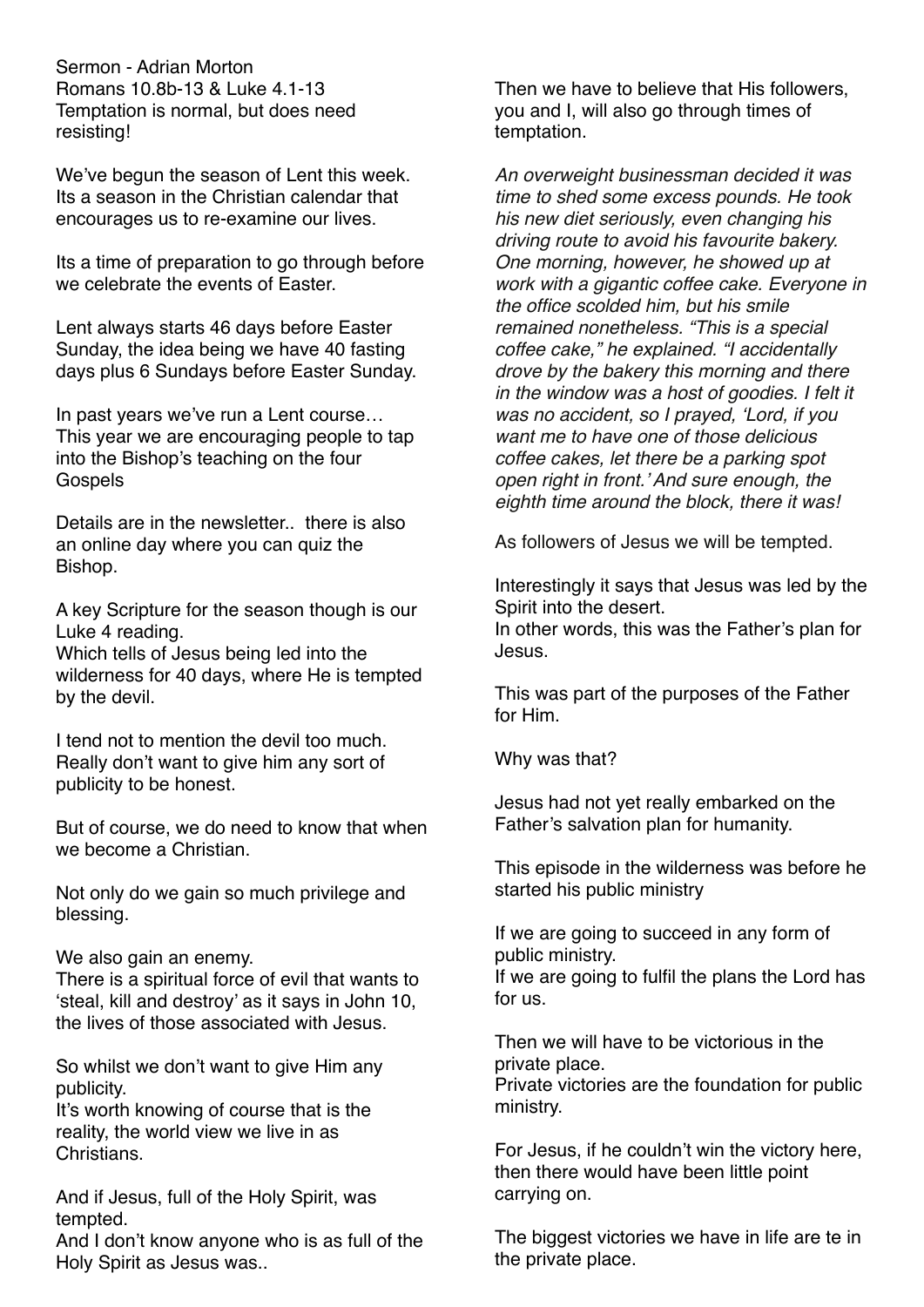Those we win at a personal, intimate level.

We may have a great public ministry. We may be pursuing the right aims in life.

But if we are not being victorious in the private place.

Then actually, we are not being victorious from a kingdom perspective.

So Jesus was in the wilderness for 40 days. He didn't eat anything . It was at the end of those 40 days. When he would have been at his weakest.

That the devil tempted him.

And I don't think we should picture Jesus talking to a visible demonic figure… having a conversation.

These temptations, I'm sure, come as like natural thoughts in Jesus' mind…

"If you are the Son of God, tell this stone to become bread."

Often temptation will sound plausible, certainly attractive, and it kinds of makes sense.

Jesus would have been hungry. Why not just do that…?

Jesus' identity as the Son of God has just been affirmed by His Father at His baptism.

The Father had said, "You are my Son, whom I love, with you I am well pleased."

Now the devil was calling that into question.. Prove you really are the Son of God…

If we ever feel tempted to prove our identity as a Son or daughter of God then we need to recognise that as the enemy's voice.

if we ever think good works, more prayer time, more bible study, harder work ethic, whatever, if its trying to prove to yourself, or to God that you are worthy to be called a Son or Daughter then its the wrong voice you are listening to.

The devil then led Jesus up to a high place, and showed him the kingdoms of the world, and said to him, *"I will give you all their authority and splendour, for it has been given to me, and I can give it to anyone I want to. So if you worship me, it will be yours."*

Which is all very interesting!

We know that the earth is the Lord's and everything in it. Ps 24

We also know, according to Ephesians 2:2, that the devil is referred to as the ruler of the kingdom of the air.

I heard Emma Stark talking about this during the NW leaders conference.

She said the word in Eph 2:2 refers to the cosmos. Which means human structures? I'm not quite sure how all that fits to be honest…

The devil is also referred to as 'the father of lies', so maybe he was just lying.

And he couldn't offer Jesus those things?

The temptation though was to worship him not God. Which Jesus rejects…

There will always be a temptation for us to worship something other than God.

In other words, we will be tempted to put our seat of affection somewhere else.

It maybe sport, your football team, your job or career, cars, shopping, money, fame.

Whatever will compete for your ultimate affection.

That which takes your time, your energy, your focus in life.

And none of those things are wrong in themselves.. of course there not …

But whenever something replaces our ultimate source of affection, that which we give our life to, then it becomes what we worship.

It becomes something we worship other than God…